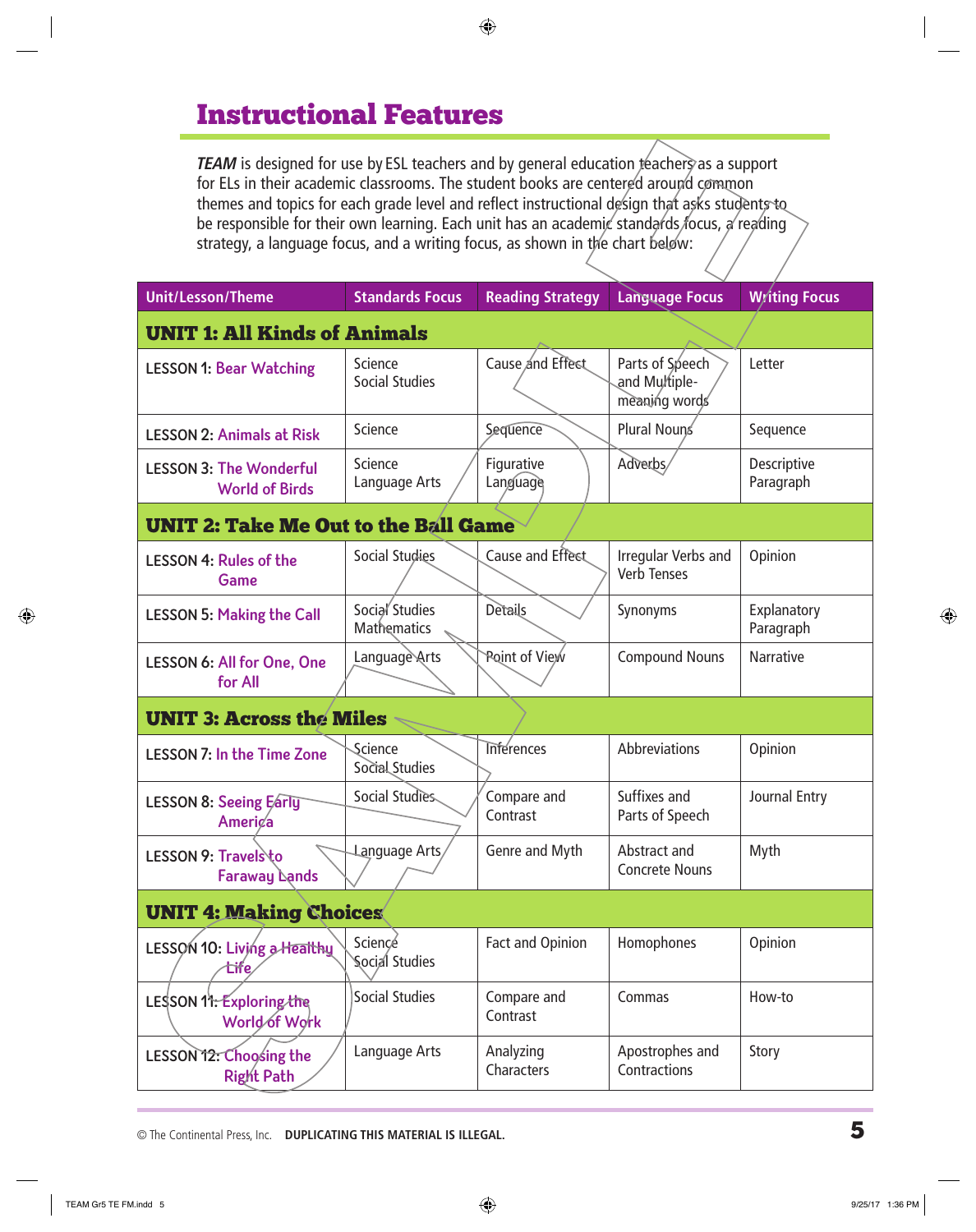# **Lesson 7** Student Book PAGES 92-105

## **TITLE In the Time Zone**

**GENRE Informational Text**

#### **LESSON OBJECTIVES**

- Read, discuss, and write about time zones
- Make inferences and draw conclusions
- Listen to and understand a conversation about daylight saving time
- Use and punctuate abbreviations correctly
- Write a persuasive paragraph about daylight saving time

## **Content Standards Connection**

- The Language of Science
- The Language of Social Studies

### **ELA Standards Connection**

#### **Reading**

- Read and understand an informational text
- Determine main ideas and details that support main ideas
- Understand features of different genres (poetry, personal narrative, informational)
- Determine the meaning of words and phrases
- Interpret information gained from visual materials
- Explain concepts and ideas based on information in the text
- Ask and answer questions to demonstrate understanding of the text
- Integrate information from multiple texts on a topic

#### **Speaking and Listening**

- Respond to and pose questions
- Make comments that contribute to discussion
- Integrate information from multiple/texts on a topic to speak knowledgeably
- Use descriptive details to support ideas
- Read prose orally with/accuracy and fluency to support comprehension
- Differentiate between situations that call for formal and informal English
- Demonstrate command of English grammar and usage

#### **Writing**

- Write a persuasive paragraph about daylight saving time
- Form an opinion and support it with facts and **reasons**
- Introduce a topic clearly and develop topic
- $\bullet$  Use technology to interact and collaborate with others
	- Use knowledge of English language and its conventions

## **Grammar and English Conventions**

- Identify and use abbreviations correctly
- Correctly punctuate abbreviations
- Demonstrate an understanding of word relationships
- Produce simple, compound, and complex sentences
- Use knowledge of language and its conventions

| <b>ACADEMIC LANGUAGE OF LESSON</b> |                                                                                                    |  |
|------------------------------------|----------------------------------------------------------------------------------------------------|--|
| <b>Tier 1</b>                      | accidents, adjust, advantages, affect,<br>depends, major                                           |  |
| <b>Tier 2</b>                      | arrival, conclude, departure, election,<br>infer, method, reported, reports,<br>schedule, standard |  |
| Tier 3                             | abbreviation, daylight saving time, time<br>zone                                                   |  |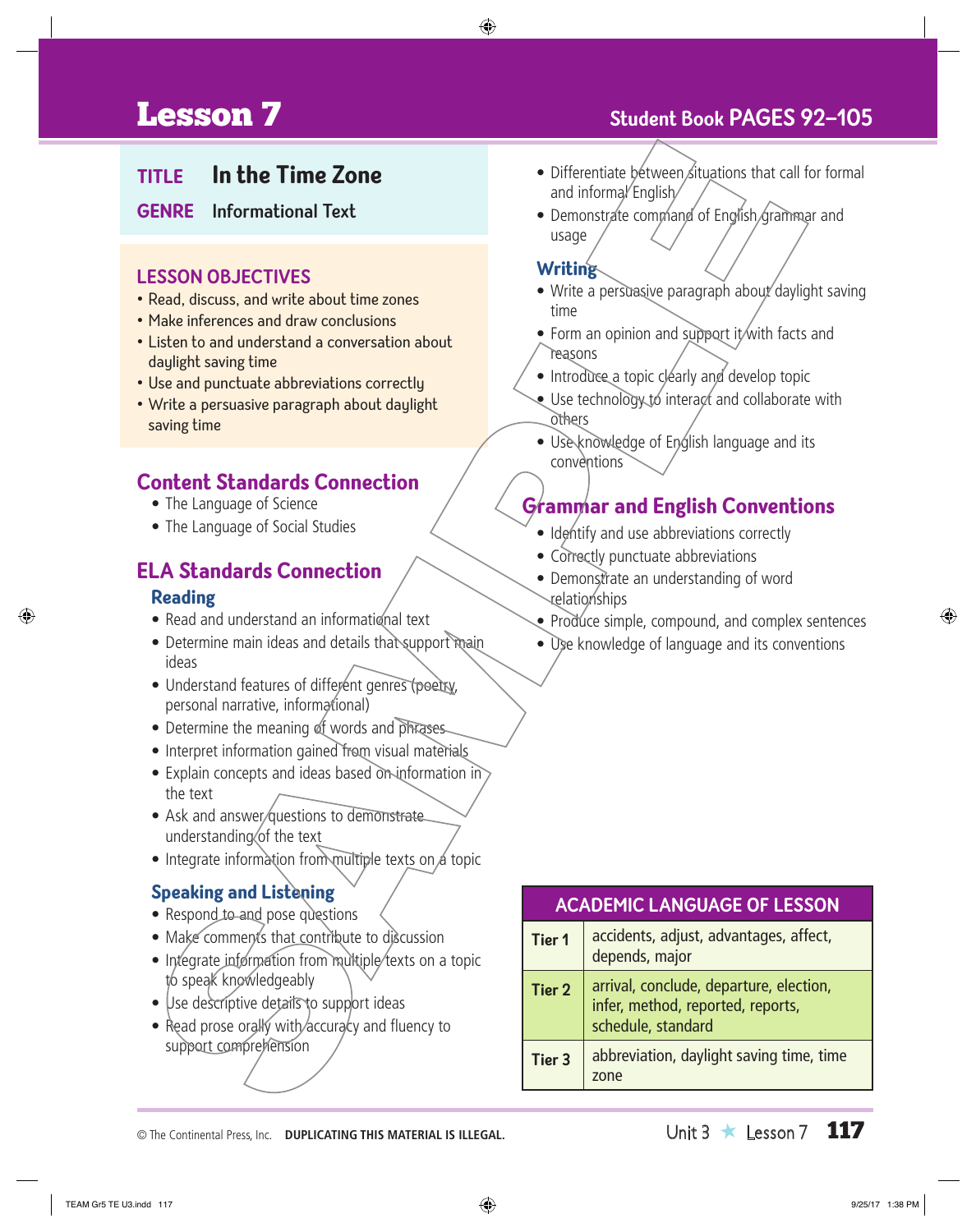# **Let's Read Student Book PAGE 94**

### **TOTAL TIME:90 Minutes**

My Learning Goals: 5 Minutes First Reading: 20 Minutes Second Reading: 25 Minutes Show What You Know: 20 Minutes What Did You Learn?: 15 Minutes Check My Goals: 5 Minutes

READING

- **OBJECTIVE**
- Use listening, speaking, and reading skills to discuss time zones in the United States.

#### **ACADEMIC LANGUAGE**

**Tier 1:** adjust, advantages, affect, depends, major **Tier 2:** arrival, departure, election, infer, method, reported, reports, schedule, standard **Tier 3:** abbreviation, daylight saving time, time zone

### **GENRE** Informational Text

## MY LEARNING GOALS

Direct students' attention to My Learning Goals. Chorally read My Learning Goals. Explain to students that at the end of the lesson, they will determine if they have met these goals. If they have, they will put a check next to each goal.

## WORK WITH THE PAGE

Explain that students will read an informational passage over four pages. Tell students that an informational text presents facts about the subject. Unlike stories, the information can be proven and is not made up.

Read the title of the passage aloud. Have volunteers tell what they think they will learn about in the passage.

Tell students you will read the full passage twice. The first time you will read it aloud. The second time you will read it as a class, or have student volunteers take turns reading the passage.

## **First Reading**

As you read the four sections of the passage aloud the first time, instruct students to follow along in their books and to circle or underline any unfamiliar words. Tell them that when you are finished reading the passage the first time, you will discuss the unfamiliar words.

Circulate among students to identify words that have been circled or underlined. Discuss each of



the word meanings and model sentences with the meanings. Alternatively, you can also ask student volunteers to tell the meanings and model sentences.

As you read, answer any questions that students may have.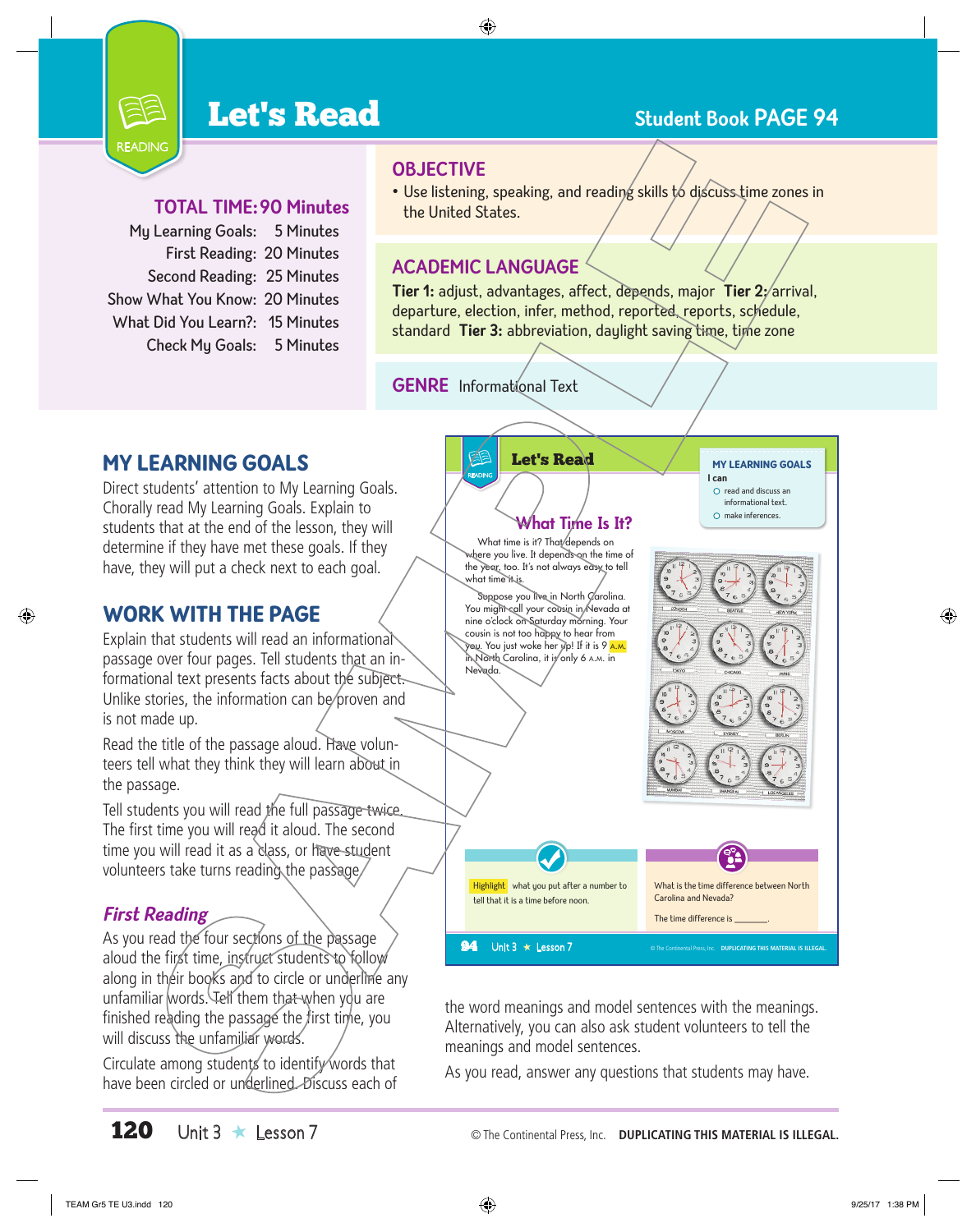# **Let's Read Communist Communist Except** Student Book PAGE 98



## WORK WITH THE PAGE

Explain to students that they should be active readers. Tell them they will now write about what they have read by using the reading skill of making inferences highlighted in the Show What You Know activity.

You may decide to complete the first inference together as a class. Or, instruct students to complete the activity independently, with a partner, or in a small group.

As students work, circulate to provide assistance.

#### **Say: Look at the chart. Fill in the inference column.**

#### Answers will vary.

Have students share answers when they have completed the activity.

## Let's Read

READING

#### **Show What You Know**

Sometimes the author does not explain everything in what you read. You have to put things together on your own. You can use clues in what you read, and you can use your own experiences.

Look at the chart below. Write what you can infer from the text and your experience.

#### *Answers will vary.*

| A late movie may be too.<br>late for a person in the<br>Eastern time zone.                                                                                          | I live in New Mexico, and I<br>watch a lot of late movies<br>before I go to sleep. | <b>Movies that are</b><br>on late in the<br>Eastern time<br>zone are not on<br>as late in other<br>parts of the<br><b>United States.</b> |
|---------------------------------------------------------------------------------------------------------------------------------------------------------------------|------------------------------------------------------------------------------------|------------------------------------------------------------------------------------------------------------------------------------------|
| For part of the year,<br>standard time changes to<br>daylight saving time in most<br>states. Daylight saving time<br>gives more daylight hours.<br>Tate in the day. | The area where I live<br>doesn't have daylight<br>saving time.                     | The number of<br>daylight hours<br>are not affected<br>in my area.                                                                       |

## LANGUAGE DIFFERENTIATION

TEAM Gr $\overline{S}$ 

| <b>Beginning</b>              | Encourage students to share<br>answers orally if they struggle with<br>the written language.         |
|-------------------------------|------------------------------------------------------------------------------------------------------|
| <b>Developing</b>             | Encourage students to write<br>details from the passage,<br>consulting the glossary as<br>necessary. |
| Expanding/<br><b>Bridging</b> | Challenge students to write the<br>answers in their own words.                                       |